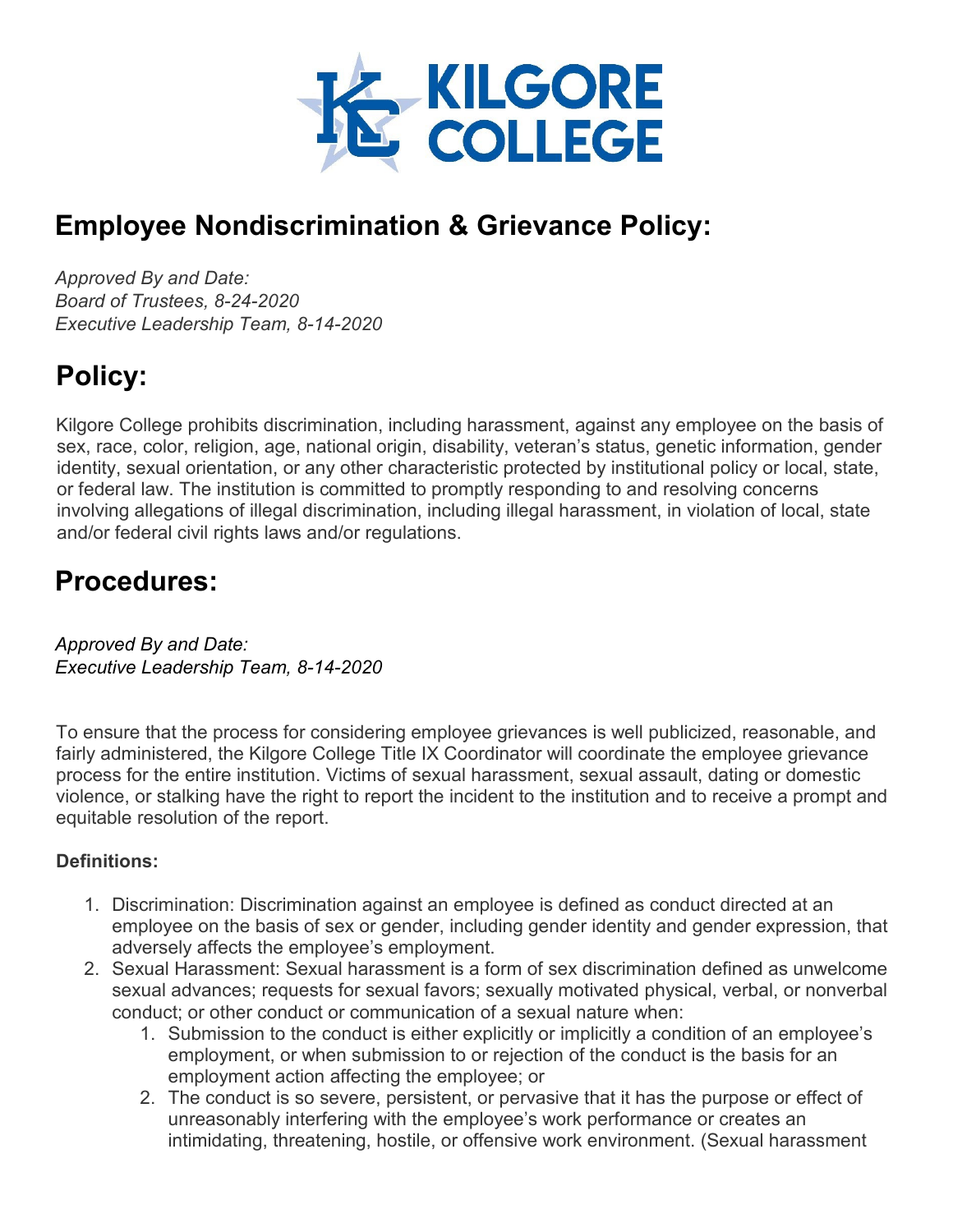also includes sexual assault, dating violence, domestic violence, and stalking. In order to constitute sexual harassment under this policy, the alleged conduct must occur within the College's own educational program or activity and it must occur within the United States).

- 3. Sexual assault: an offense that meets the definition of rape, fondling, incest, or statutory rape as used in the FBI's Uniform Crime Reporting program:
	- 1. Rape: the penetration, no matter how slight, of the vagina or anus with any body part or object, or oral penetration by a sex organ of another person, without the consent of the victim.
	- 2. Fondling: the touching of the private body parts of another person for the purpose of sexual gratification, without the consent of the victim, including instances where the victim is incapable of giving consent because of his/her age or because of his/her temporary or permanent mental incapacity.
	- 3. Incest: sexual intercourse between persons who are related to each other within the degrees wherein marriage is prohibited by law.
	- 4. Statutory Rape: sexual intercourse with a person who is under the statutory age of consent.
- 4. Dating violence: violence committed by a person who is or has been in a social relationship of a romantic or intimate nature with the victim.
	- 1. The existence of such a relationship shall be determined based on the reporting party's statement and with consideration of the length of the relationship, the type of relationship, and the frequency of interaction between the persons involved in the relationship.
	- 2. For the purposes of this definition—
		- 1. Dating violence includes, but is not limited to, sexual or physical abuse or the threat of such abuse.
		- 2. Dating violence does not include acts covered under the definition of domestic violence.
- 5. Domestic violence: violence committed by: a current or former spouse or intimate partner of the victim; a person with whom the victim shares a child in common; a person who is cohabitating with or has cohabitated with the victim as a spouse or intimate partner; a person similarly situated to a spouse of the victim under the domestic or family violence laws of the jurisdiction; or by any other person against the victim who is protected from that person's acts under the domestic or family violence laws of the jurisdiction where the conduct occurs.
- 6. Stalking: engaging in a course of conduct directed at a specific person that would cause a reasonable person to fear for the person's safety or the safety of others; or suffer substantial emotional distress. For the purposes of this definition:
	- 1. Course of conduct: two or more acts, including, but not limited to, acts in which the stalker directly, indirectly, or through third parties, by any action, method, device, or means, follows, monitors, observes, surveils, threatens, or communicates to or about a person, or interferes with a person's property.
	- 2. Reasonable person: a reasonable person under similar circumstances and with similar identities to the victim.
	- 3. Substantial emotional distress: significant mental suffering or anguish that may, but does not necessarily, require medical or other professional treatment or counseling.
- 7. A formal complaint is a document signed by a Complainant or the Title IX Coordinator that alleges sexual harassment against a Respondent that occurred within the College's educational program or activity within the United States and requests an initiation of an investigation.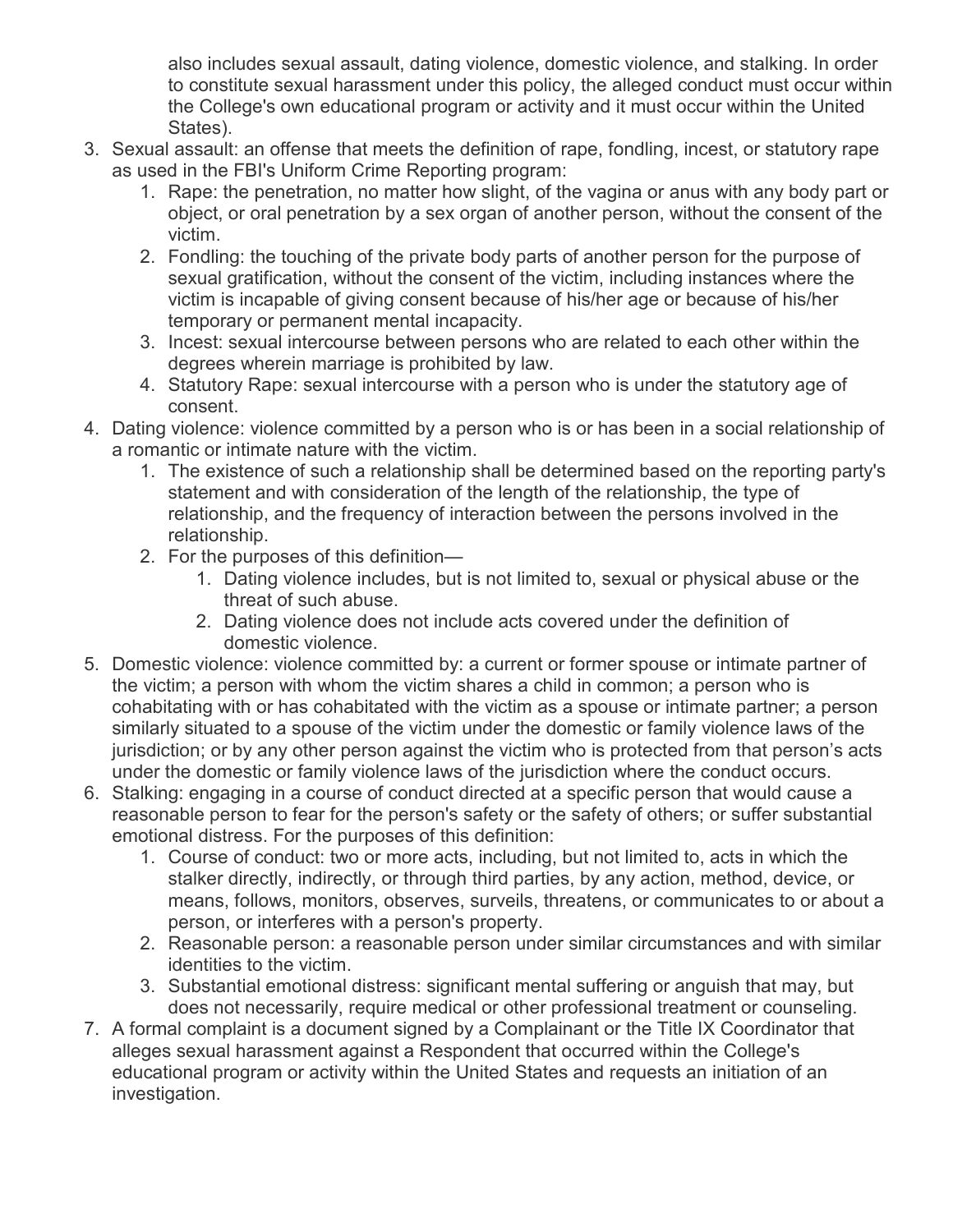- 8. Actual knowledge as used herein means that the Title IX Coordinator or an official with the College with the authority to take corrective measures has actual knowledge of a complaint of sexual harassment.
- 9. Complainant: An individual alleged to be the victim of sexually harassing conduct.
- 10.Respondent: Individual who has been reported to be the perpetrator of conduct that could constitute sexual harassment. The Respondent is presumed not responsible; the determination of responsibility is made at the conclusion of the grievance process.
- 11.Days: As used herein, days means business days when the College is open.
- 12.Confidential Employee: A "confidential employee" is a person who holds a professional license requiring confidentiality, such as a counselor or medical provider, who is supervised by such a person, or a person who is a nonprofessional counselor or advocate designated in administrative procedures as a confidential source.
- 13.Educational Program or Activity: Includes locations and events over which the College exercises substantial control over both the Respondent and the context where the sexual harassment occurred whether on or off campus. It also includes any building owned or controlled by a student organization that is officially recognized by the College.

### **Medical Treatment and Preservation of Evidence:**

Victims of sexual harassment, sexual assault, domestic violence, dating violence, or stalking are strongly encouraged to go to a hospital for treatment and preservation of evidence, if applicable, as soon as practicable after the incident

#### **Grievances Concerning Discrimination and/or Harassment:**

The College does not permit discrimination or harassment in its employment, programs and activities on the basis of sex, race, color, religion, age, national origin, disability, veteran's status, gender identity, sexual orientation, or genetic information or any other characteristic protected by institutional policy or local, state, or federal law. Employees who believe they have been subjected to discrimination or harassment in violation of this policy should follow the procedures outlined herein to report those concerns.

#### **How to File a Grievance:**

Employees or any other persons who wish to report a concern or file a grievance relating to Discrimination or Sexual Harassment may do so by reporting the concern to the Title IX Coordinator. The Title IX Coordinator designated by the College is:

**Bindy Tice** Kilgore College 1100 Broadway Blvd. Kilgore, TX 75662 (903) 988-7590 [btice@kilgore.edu](mailto:%E2%80%8Bbtice@kilgore.edu)

In addition, the College provides an electronic reporting form on its website [\(https://www.kilgore.edu/about/institutional-information/title-ix\)](https://www.kilgore.edu/about/institutional-information/title-ix). This link is displayed as "Title IX" on the Kilgore College Homepage [\(www.kilgore.edu\)](http://www.kilgore.edu/) at the bottom of the screen under the Helpful Links section. Individuals filing an electronic report of discrimination and/or harassment may choose to remain anonymous.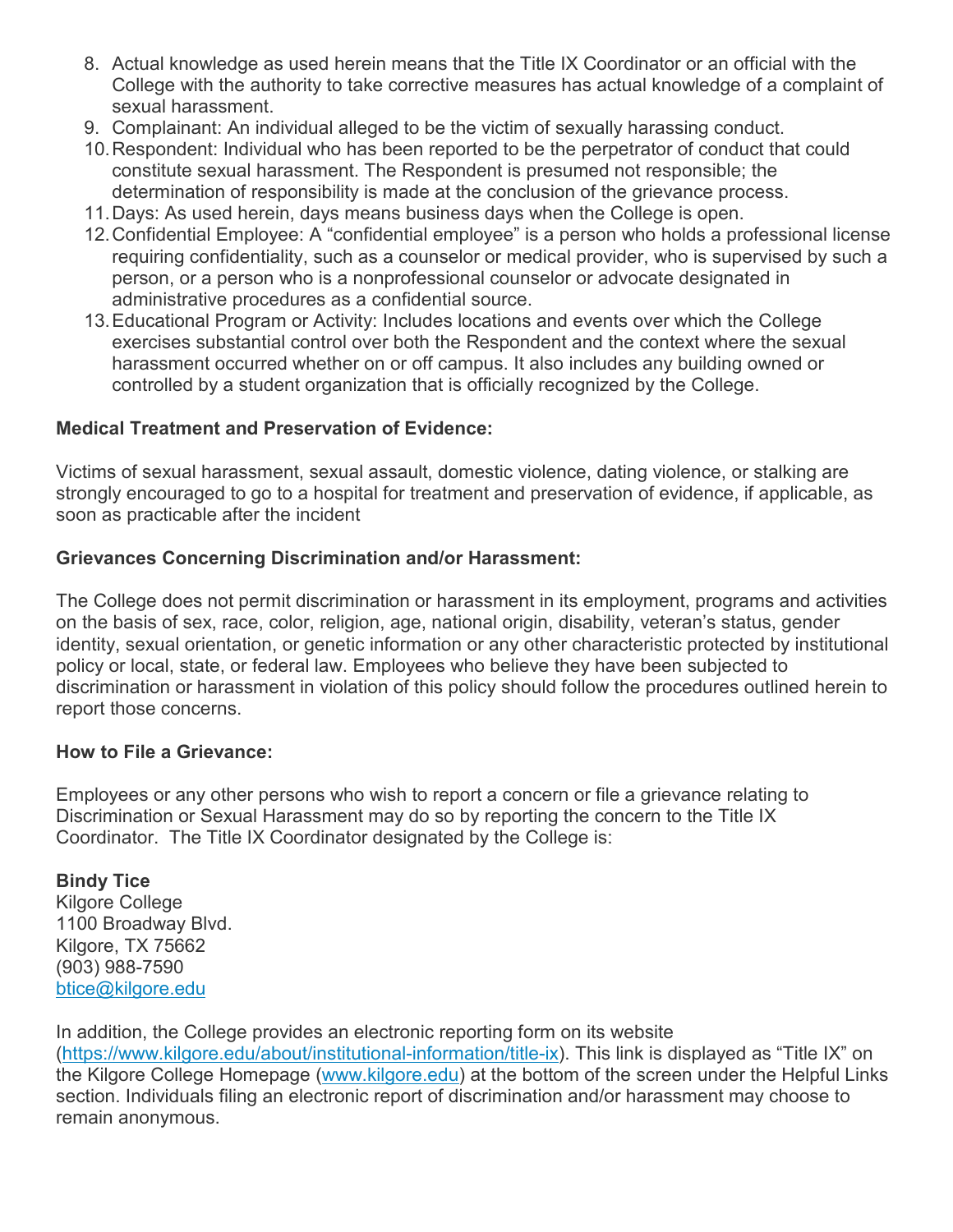Individuals with grievances of discrimination also always have the right to file a formal grievance with the United States Department Education:

# **Office for Civil Rights (OCR)**

400 Maryland Avenue, SW Washington, DC 20202-1100 Customer Service Hotline #: (800) 421-3481 Facsimile: (202) 453-6012 TDD#: (877) 521-2172 Email: [OCR@ed.gov](mailto:OCR@ed.gov) Web: <http://www.ed.gov/ocr>

Victims of a crime have the right to choose whether to report the crime to law enforcement, to be assisted by the institution in reporting the crime, or to decline to report the crime to law enforcement.

### **Employee Reporting Requirements:**

All College employees must promptly report to the institution's Title IX Coordinator:

- Observations witnessed or information received while in the course and scope of their employment;
- That the employee reasonably believes constitutes an incident of sexual harassment, sexual assault, dating violence, or stalking;
- Committed by or against
	- $\circ$  A student who was enrolled at the institution at the time of the incident
	- $\circ$  An employee employed by the institution at the time of the incident;
- Regardless of when or where the incident occurred.

An employee who fails to make a required report shall be subject to appropriate disciplinary action, including termination. Employees who hear about an incident at an awareness event; employees who themselves are victims of sexual harassment, sexual assault, dating violence, or stalking; and employees, such as counselors and health care providers, who are subject to legal confidentiality requirements are exempt from this requirement.

All employees (other than Confidential Employees) are designated as responsible employees for purposes of complying with Title IX.

### **Overview of the Grievance Process:**

The College is only required to investigate a formal complaint, as defined herein. If the requirements of a formal complaint are not met, the complaint will be dismissed. If the College has actual knowledge of multiple Complainants regarding the conduct of the same person that constitutes sexual harassment under this policy, then the Title IX Coordinator must file a formal complaint. If there is no formal complaint, the College must still implement support measures designed to restore or preserve access to its educational programs or activities, protect the safety of the employee, and/or deter sexual harassment when necessary, and must also give written notice to the Complainant stating that he/she can file a formal complaint at a later time. It is generally up to the alleged victim whether to file a formal complaint, and the College will respect those wishes in most circumstances.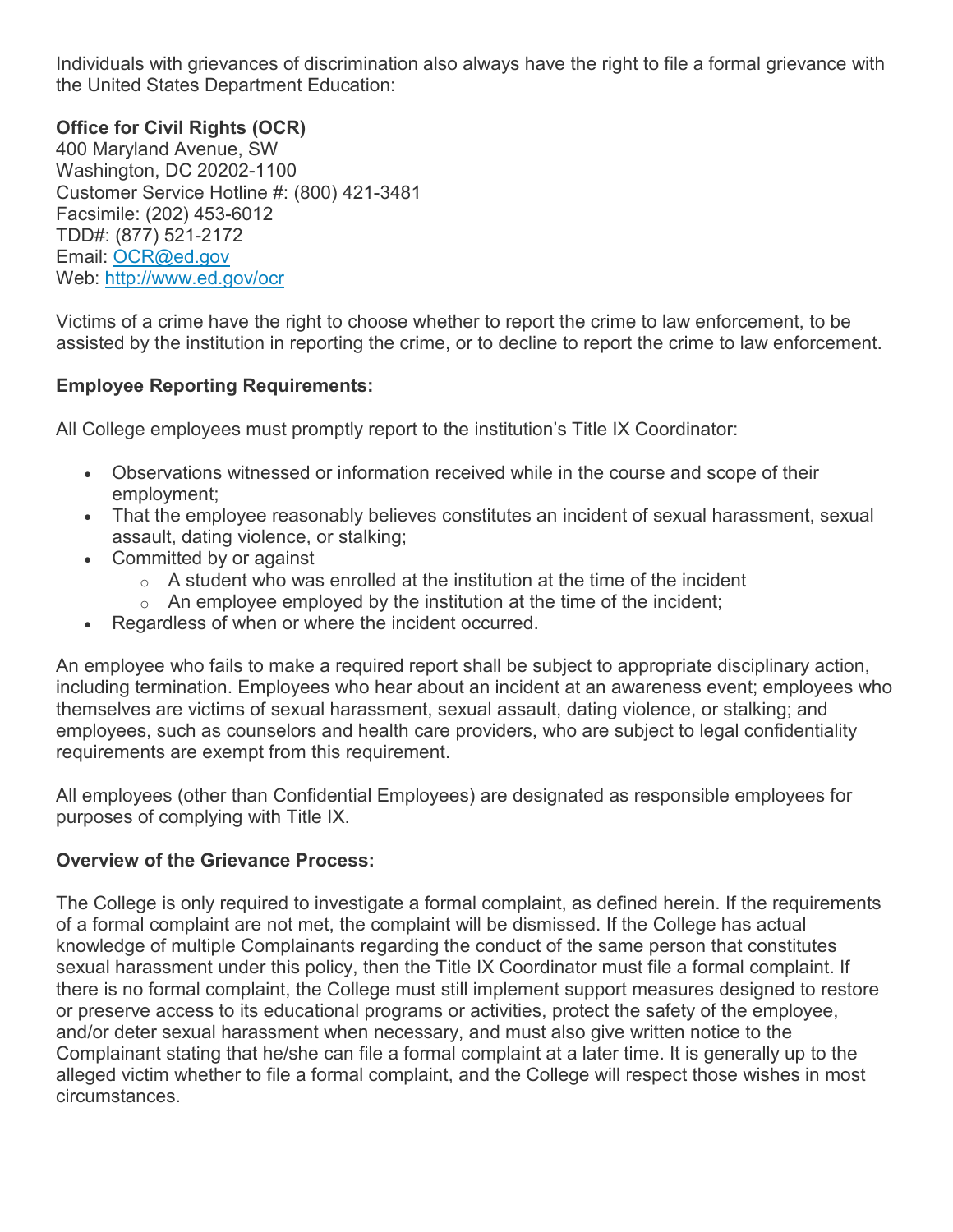If there is a formal complaint, then the College will initiate an initial assessment to determine whether the allegations, if proven, would violate this policy. If so, the College will initiate a reasonably prompt, thorough, and impartial investigation, or facilitate an informal resolution. This investigation is designed to provide a fair and reliable determination about whether the College's nondiscrimination policy has been violated. If so, the College will implement a prompt and effective remedy designed to end the discrimination, prevent its recurrence, and address its effects.

# **Extension of Timelines:**

Timelines established by this policy and associated procedures may be subject to a limited extension if good cause exists. The College shall promptly provide written notice to the parties of an extension and the reason for the extension.

# **Informal Resolution:**

Informal resolution is optional and may be used at any point after a formal complaint is filed if the College determines that it is appropriate under the circumstances, and both parties voluntarily agree to same and consent in writing. A College representative will facilitate the process. This process is not available in instances where an employee is the Respondent and the Complainant is a student. Consent to informal resolution may be withdrawn at any time before formal resolution.

# **Filing a Grievance:**

The Title IX Coordinator is designated to formally coordinate and oversee the employee grievance process, address inquiries, and coordinate the College's compliance efforts regarding employee grievances.

Reports of prohibited conduct should be made as soon as possible after the alleged act or knowledge of the alleged act. A failure to immediately report may impair the College's ability to investigate and address the prohibited conduct.

# **Confidentiality:**

The identity of a victim, Complainant, person who participates in an investigation, or Respondent if, after the investigation is complete, the College determines that the Complaint is unsubstantiated or without merit, is confidential. However, the identities of the persons listed in the preceding sentence may be disclosed as necessary to carry out the Title IX investigation and may specifically be disclosed to: employees or contractors of the College on a need-to-know basis, law enforcement, healthcare providers, Respondent and potential witnesses.

# **Requested Contents of a Formal Complaint:**

The Complainant should clearly and concisely describe the incident(s), when and where it occurred, and the desired remedy sought. The complaint should be signed by the Complainant or, in the case of an email submission, sent as an email attachment, in letter format and should contain the name and all contact information for the Complainant and signed electronically. Any supporting documentation and evidence should be referenced within the body of the formal complaint. The complaint should also specifically request initiation of the grievance procedure.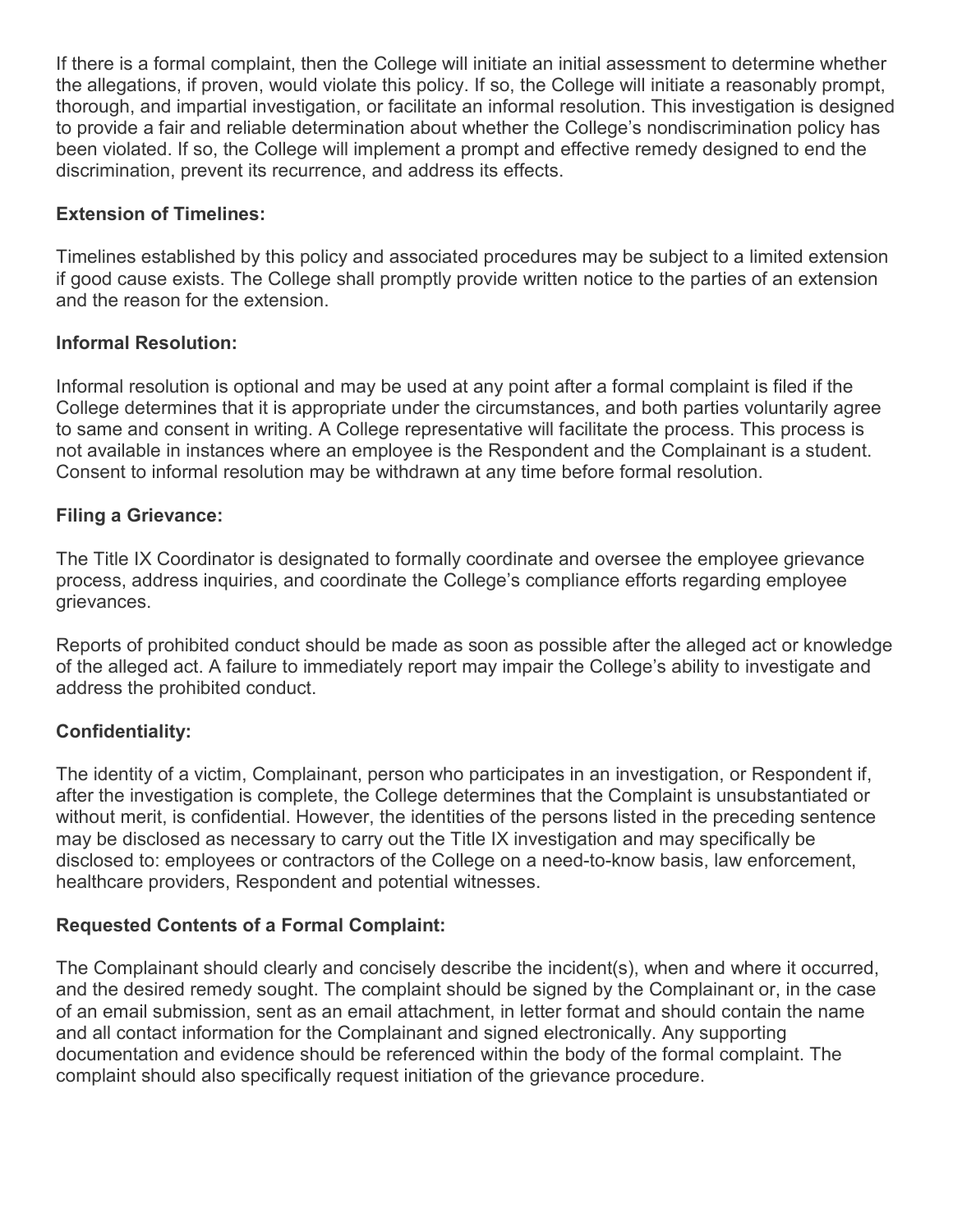#### **Consolidate Reports:**

When the allegations underlying two or more reports arise out of the same facts or circumstances, the College may consolidate the reports.

### **Advisor:**

Each party to the complaint may be assisted by an advisor of the party's choice who may participate in the proceedings in a manner consistent with College procedures.

### **Conflict of Interest Prohibited:**

No person designated as the Title IX Coordinator, an investigator, a decision-maker, or a facilitator of an informal resolution process shall have a conflict of interest or bias.

### **Training:**

A person designated as the Title IX Coordinator, an investigator, a decision-maker, or a facilitator of an informal resolution process shall receive training as required by law and College procedures.

#### **Interim Action and Resources:**

If appropriate, and regardless of whether a criminal or regulatory investigation regarding the alleged conduct is pending, the College may, at the College's discretion, promptly take interim action calculated to address prohibited conduct prior to the completion of the investigation. Examples of possible interim actions include counseling, modifications of work schedules, campus escort services, restrictions on contact between the parties, changes in work locations, leaves of absence, increased security and monitoring of certain areas of campus, and other similar accommodations.

To the greatest extent practicable based on the number of counselors employed, the College will ensure each Complainant, Respondent, and reporters of such incidents has access to counseling provided by a counselor who is not providing counseling to others involved in the incident.

#### **Investigation Process and Protocols:**

While an alleged victim may request that the institution not investigate the reported incident; the Title IX Coordinator will choose whether or not to honor the request not to investigate after considering:

- Seriousness of the allegation
- Existence of other reports
- Risk of harm to others
- Any other relevant factors

The Title IX Coordinator will inform the alleged victim of the decision. Should the Coordinator honor the alleged victim's request not to investigate, the College will take the reasonable steps it determines are necessary, consistent with the law and institutional policy, to protect the health and safety of the community in relation to the alleged incident.

Should the investigation proceed, the Title IX Coordinator shall immediately provide notice to the parties (as described below). The Title IX Coordinator will make a good faith effort to conduct a fair and impartial review and/or resolve the grievance in a reasonably prompt and timely manner. All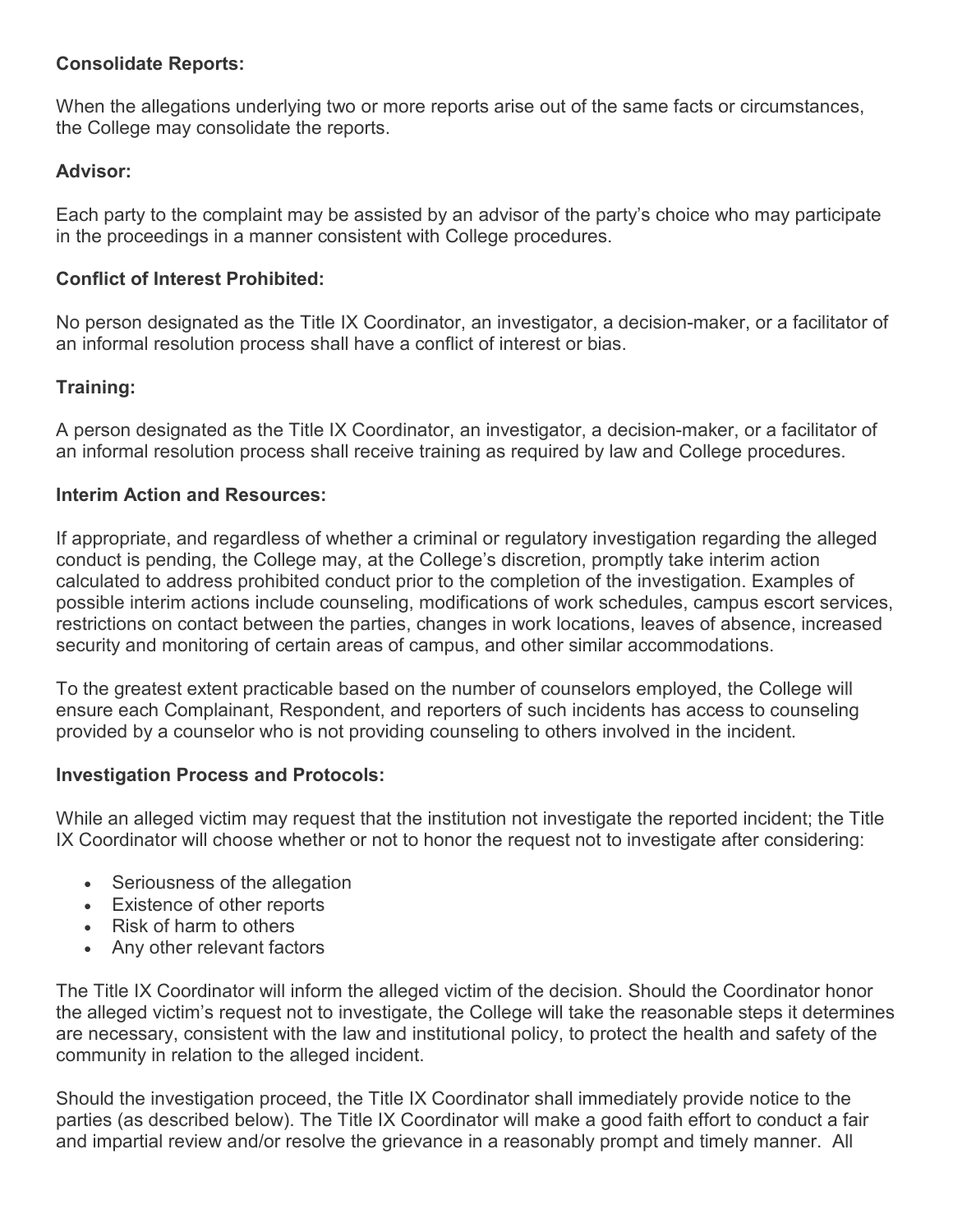persons investigating such grievances will be impartial and free of any conflict of interest or bias in the outcome.

# **Notice to Parties:**

The notice to the parties must describe the allegations and the formal and informal options for resolution of the complaint. The notice must state that the Respondent is presumed not responsible until a determination regarding responsibility is made. The notice must also include information regarding the option to select an advisor, the opportunity to inspect and review evidence, and the prohibition on knowingly making false statements or submitting false information during the investigation and any ensuing proceedings.

If the allegations are subsequently amended, the College shall provide an updated notice reflecting the new allegations.

# **College Investigation:**

The investigation may be conducted by the Title IX Coordinator or designee, or by a third party designated by the College, such as an attorney.

The investigation may consist of personal interviews with the Complainant, the Respondent, and others with knowledge of the circumstances surrounding the allegations. The investigation may also include analysis of other information or documents related to the allegations.

The parties shall be provided an equal opportunity to present witnesses and evidence and to inspect and review any directly related evidence obtained by the College so that the parties may meaningfully respond during the investigation process. The parties expected to participate in an investigative interview or other meeting shall be provided written notice in enough time to prepare to participate.

At least ten days prior to the completion of the investigation report, the College must send each party and the party's advisor evidence subject to inspection and review. The parties may submit a written response for consideration by the investigator.

# **Criminal or Regulatory Investigation:**

If a law enforcement or regulatory agency notifies the College that a criminal or regulatory investigation has been initiated, the College shall confer with the agency to determine if the College's investigation would impede the criminal or regulatory investigation. The College shall proceed with its investigation only to the extent that it does not impede the ongoing criminal or regulatory investigation. After the law enforcement or regulatory agency has completed gathering its evidence, the College shall promptly resume its investigation. Any delay under this provision shall constitute good cause for an extension of timelines established by this policy and associated procedures.

### **Administrative Leave:**

An employee may be placed on administrative leave in accordance with the College's policies pending the conclusion of the grievance process.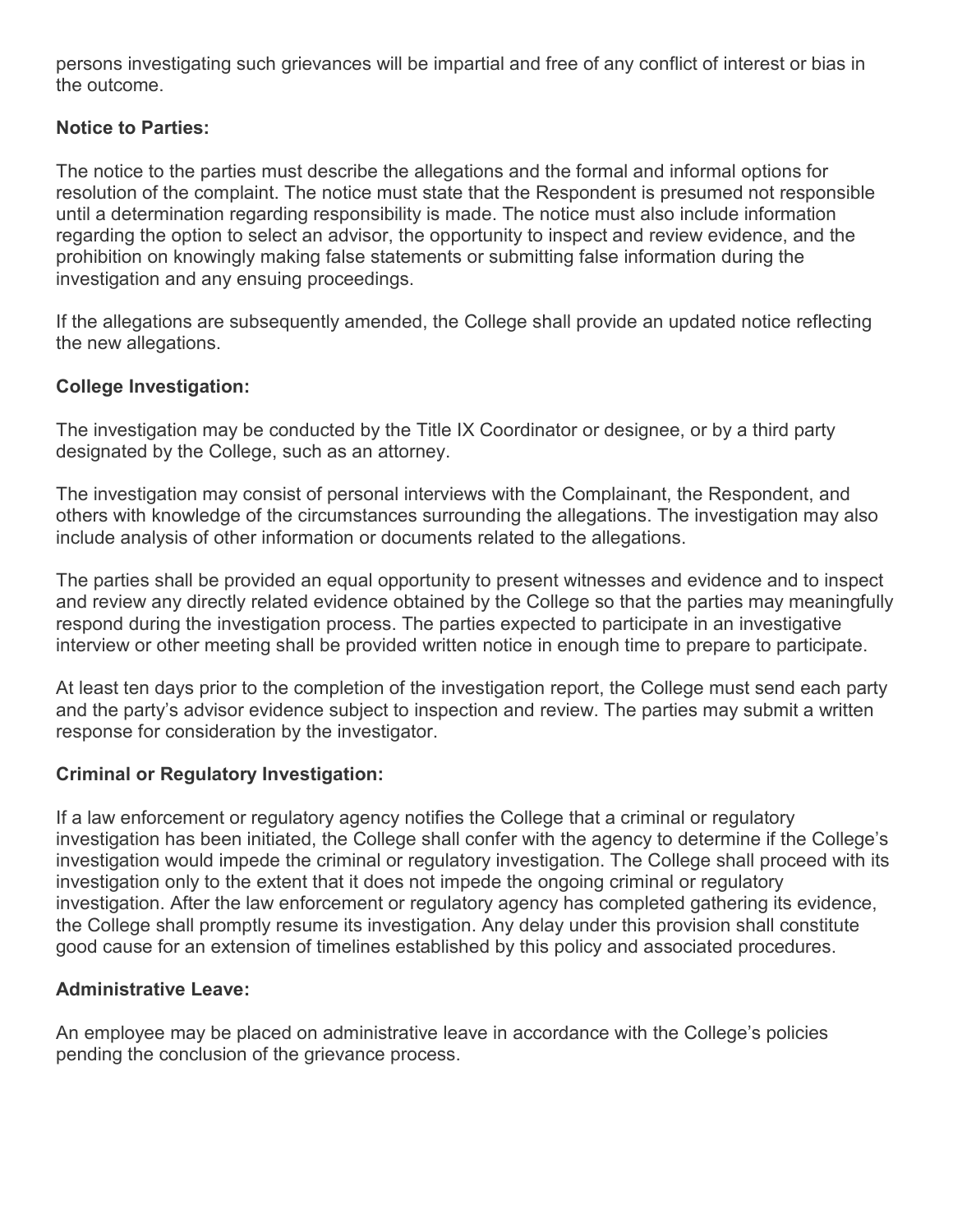### **Concluding the Investigation:**

The investigation shall be completed within a reasonable time, which generally should not exceed 60 Days from the date of the formal complaint. However, this timeframe can be extended if necessary to complete a thorough investigation."

The investigator shall prepare a written report of the investigation. The investigation report shall be filed with the Title IX Coordinator within five (5) days following the completion of the investigation.

#### **Unfounded Allegations:**

If the results of an investigation indicate that no prohibited conduct occurred, the allegations shall be dismissed as unfounded. The College shall provide written notice of the dismissal and that shall be the official outcome, unless the decision is appealed.

#### **Notification of the Investigation Report:**

The Title IX Coordinator shall provide the investigation report, within the extent permitted by law, to the Complainant and the Respondent promptly following receipt. The parties shall be given ten days to respond to the report.

If the Respondent accepts the finding and any sanctions by signing a written waiver of a hearing, then no hearing shall be held, and no appeal shall be available. If the Respondent rejects the finding or sanctions, a hearing shall be held to determine responsibility.

#### **College Action:**

The Title IX Coordinator shall submit the investigation report and any response from the parties to the Title IX hearing panel promptly after receipt of the parties' response but no earlier than the expiration of the parties' deadline to respond.

The Title IX hearing panel shall summon the parties for a hearing to be held within a reasonable time that is at least ten days after the receipt of the investigation report.

After the hearing, the Title IX hearing panel shall determine whether each individual allegation of prohibited conduct occurred using a preponderance of the evidence standard and determine the appropriate disciplinary or corrective action. In making the determination, the Title IX hearing panel shall evaluate all relevant evidence objectively and shall not make credibility assessments based on a person's status as the Complainant, the Respondent, or a witness. The Title IX hearing panel shall create a written determination regarding responsibility in accordance with law and College procedures within five (5) days following the hearing and submit the determination to the parties simultaneously.

#### **Disciplinary or Corrective Action:**

If the Title IX hearing panel determines that prohibited conduct occurred, the College shall promptly respond by taking appropriate disciplinary or corrective action reasonably calculated to address the conduct.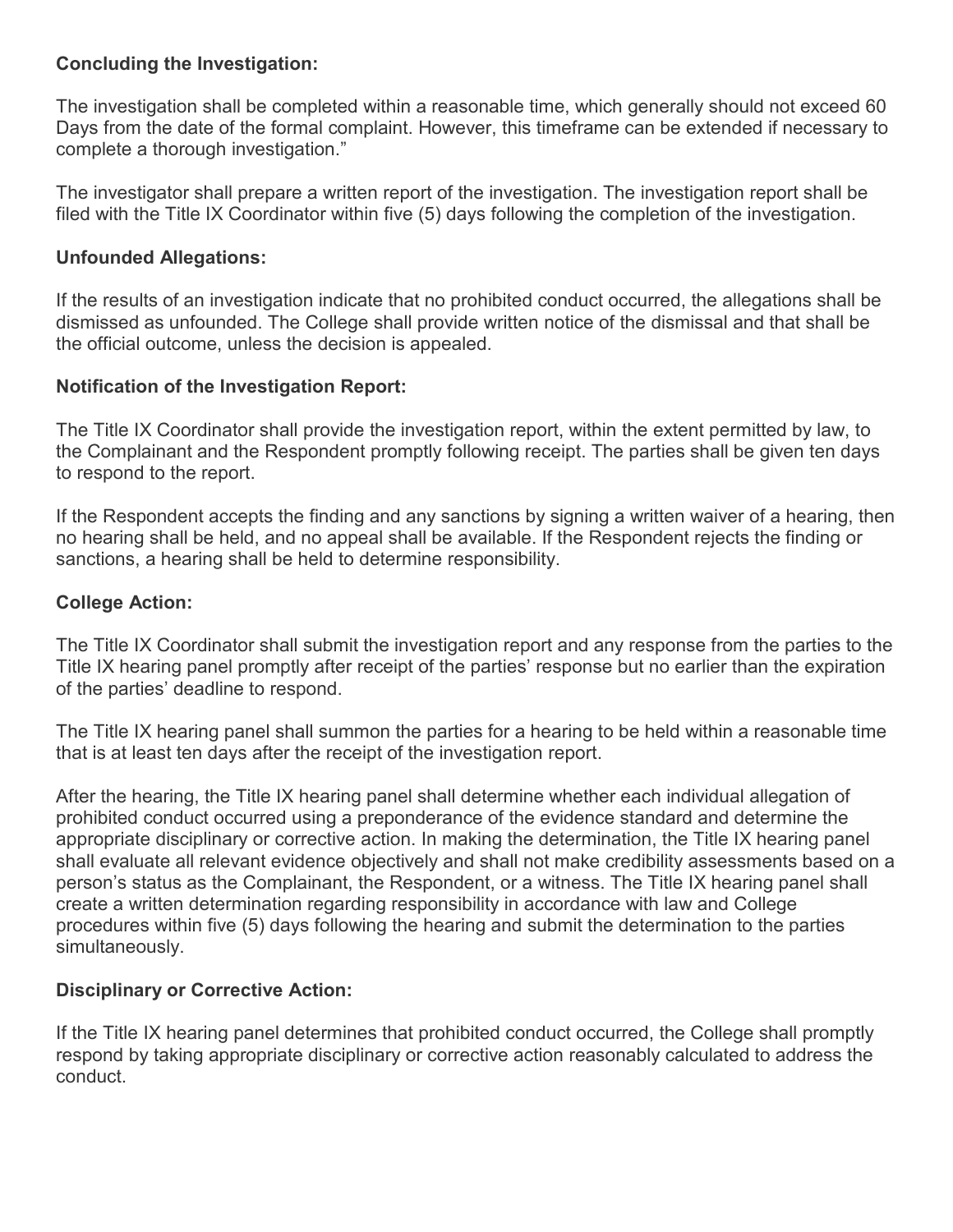#### **Improper Conduct:**

If the Title IX hearing panel determines that improper conduct occurred that did not rise to the level of prohibited conduct, the College may take disciplinary action in accordance with College policy and procedures or other corrective action reasonably calculated to address the conduct.

#### **Dismissal of Complaint:**

#### 1. Mandatory Dismissal

An allegation presented as a formal complaint under Title IX is subject to the mandatory dismissal procedures under law.

#### 2. Permissive Dismissal

Any complaint may be dismissed at any time on request of a Complainant. The Title IX Coordinator must first assess the request in accordance with this policy.

A complaint may also be dismissed if specific circumstances prevent the College from gathering evidence sufficient to reach a determination as to the complaint or allegations.

A complaint may be dismissed if the Respondent is no longer employed by the College.

#### **Notice of Dismissal:**

Upon dismissal of a complaint, the Title IX Coordinator or the Title IX hearing panel shall provide the parties written notice of the dismissal.

#### **Live Hearing Procedures:**

The College will provide equal opportunity to both sides to present evidence and witnesses, and will provide equal access to any such evidence. Failure of Complainant to appear will result in dismissal of the complaint. Dismissal does not apply in instances where the Title IX Coordinator filed the formal complaint. Reasonable time limits shall be imposed by the College.

The decision-maker at the live hearing will be a panel of three (3) comprised of College employees from a standing committee. The panel will make relevance determinations during cross-examination. Cross-examination is allowed but must be conducted by a third-party advisor or representative; it may not be conducted by the Respondent or Complainant. If a party refuses to be cross-examined, the panel cannot infer guilt, but also cannot rely upon that party's statements. As a general rule, no questions regarding the Complainant's sexual history will be allowed. A preponderance of the evidence burden of proof will apply, and the Respondent will be presumed innocent. Expert witnesses are allowed. The written investigation report will be provided to the hearing panel. The Title IX Coordinator and/or investigator may provide evidence, testimony or clarify any aspect of the written report to the panel at the live hearing. Upon request by either party, the parties will be put in separate rooms for the hearing with technology available to hear the other side.

The panel shall announce its decision in writing simultaneously to both sides and such determination shall explain the rationale for the decision and assign sanctions, if any. This decision shall be reduced to writing within five (5) days of the hearing and provided to both parties simultaneously.